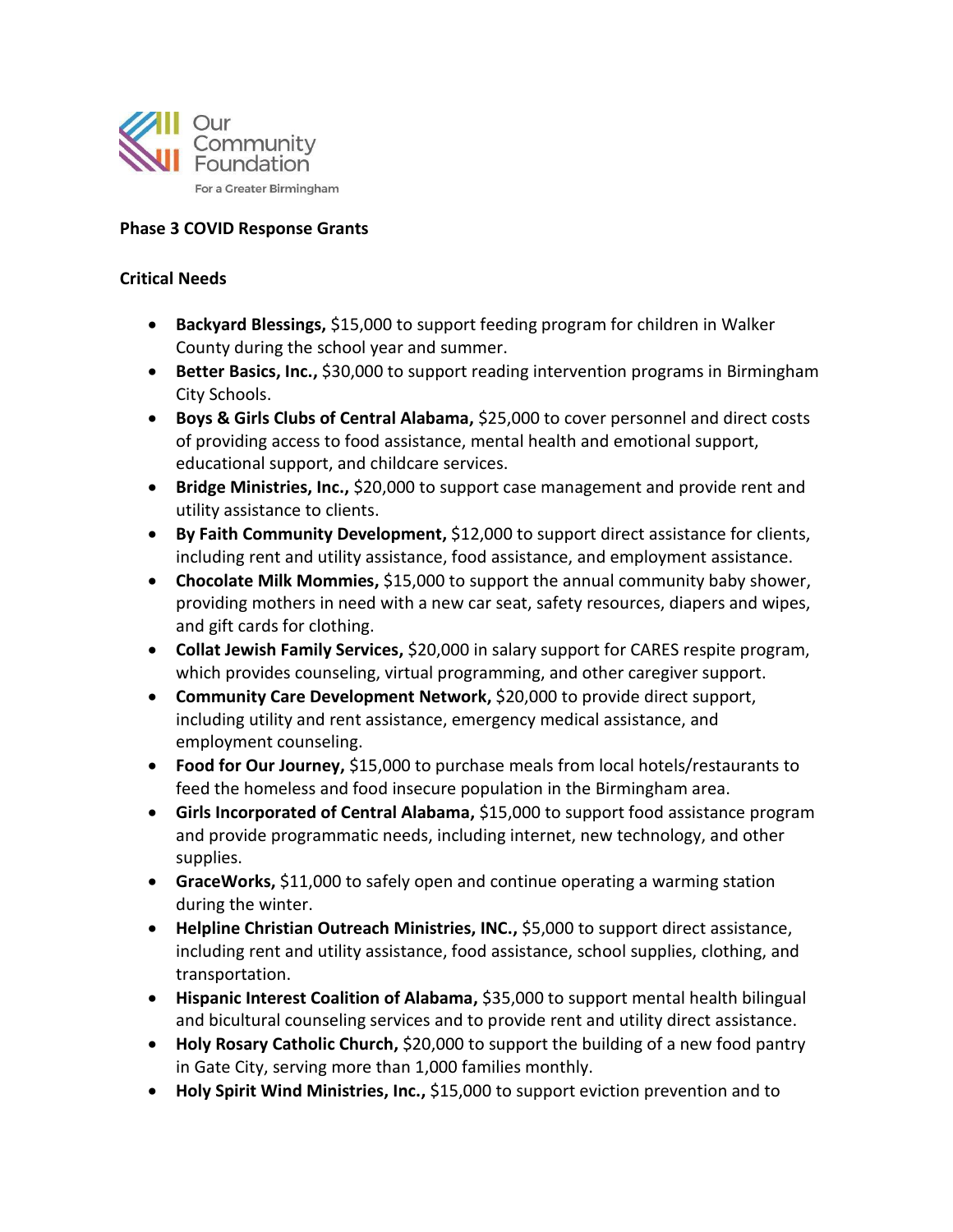provide cleaning products, PPE, mattresses, and linens.

- **Hope House, Inc.,** \$25,000 to support the food bank, bill assistance, substance abuse, and domestic violence programs.
- **IGNITE Alabama,** \$10,000 to help facilitate the "Doing Business in Alabama" minority business training pilot project.
- **Intercommunity Outreach Ministry, \$5,000 to support direct assistance providing** food, clothing, household needs, and utility assistance.
- **Jefferson County Library Cooperative, \$32,000 to continue daily delivery to all** public library outlets.
- **Kid One Transport,** \$10,000 to support a full-time transportation unit for the Community Foundation's 5 county service area.
- **LiftFund, Inc.,** \$50,000 to compensate local subject experts that help create content for or participate in business trainings/workshops; to support Interest Buy Down & Loan Loss Reserve, which provides loans at a lower interest rate; to help leverage capital for 20 Birmingham clients that receive technical assistance.
- **Lighthouse Church Ministries,** \$21,000 to support community breakfast program and utility assistance/benevolence program.
- **Metro West Ministries Food Bank, \$10,000 to continue purchasing food from the** Community Food Bank of Central Alabama.
- **Mission Alabama,** \$30,000 to maintain and expand food distribution programs across five counties; to support a coordinator, drivers, equipment, and facility maintenance.
- **Neighborhood Housing Services of Birmingham, Inc.,** \$25,000 to provide short-term rental assistance and to support community outreach activities.
- **Nichols Temple AME Church,** \$20,000 to provide food assistance, hygiene products, school supplies, PPE, and other essential items to the Ensley community.
- **On the Road Lending,** \$25,000 to support transportation assistance, including waving and deferring payments, down payment assistance, and outreach and coaching activities.
- **St. Clair County Economic Development Council, \$25,000 to support Project Small** Business in St. Clair County, an initiative to help St. Clair County's small business community identify and achieve their goals.
- **St. Mark's Episcopal,** \$10,000 to continue and expand food bank and resource center services.
- **Stay Focused Project,** \$8,000 to support existing food distribution program.
- **The Community Kitchens of Birmingham, \$15,000 to provide food supplies and** serving supplies for meal distributions.
- **The Flourish Alabama, \$12,000 to support "Cell Phone Cinema" film program in** Birmingham City Schools.
- **The Power of Life Foundation,** \$8,000 to support distribution events for masks, PPE, and other essential supplies.
- **•** United Community Centers, Inc. (Riley Center), \$15,000 to support the center's programs for veterans and families, including the food pantry, rent and utility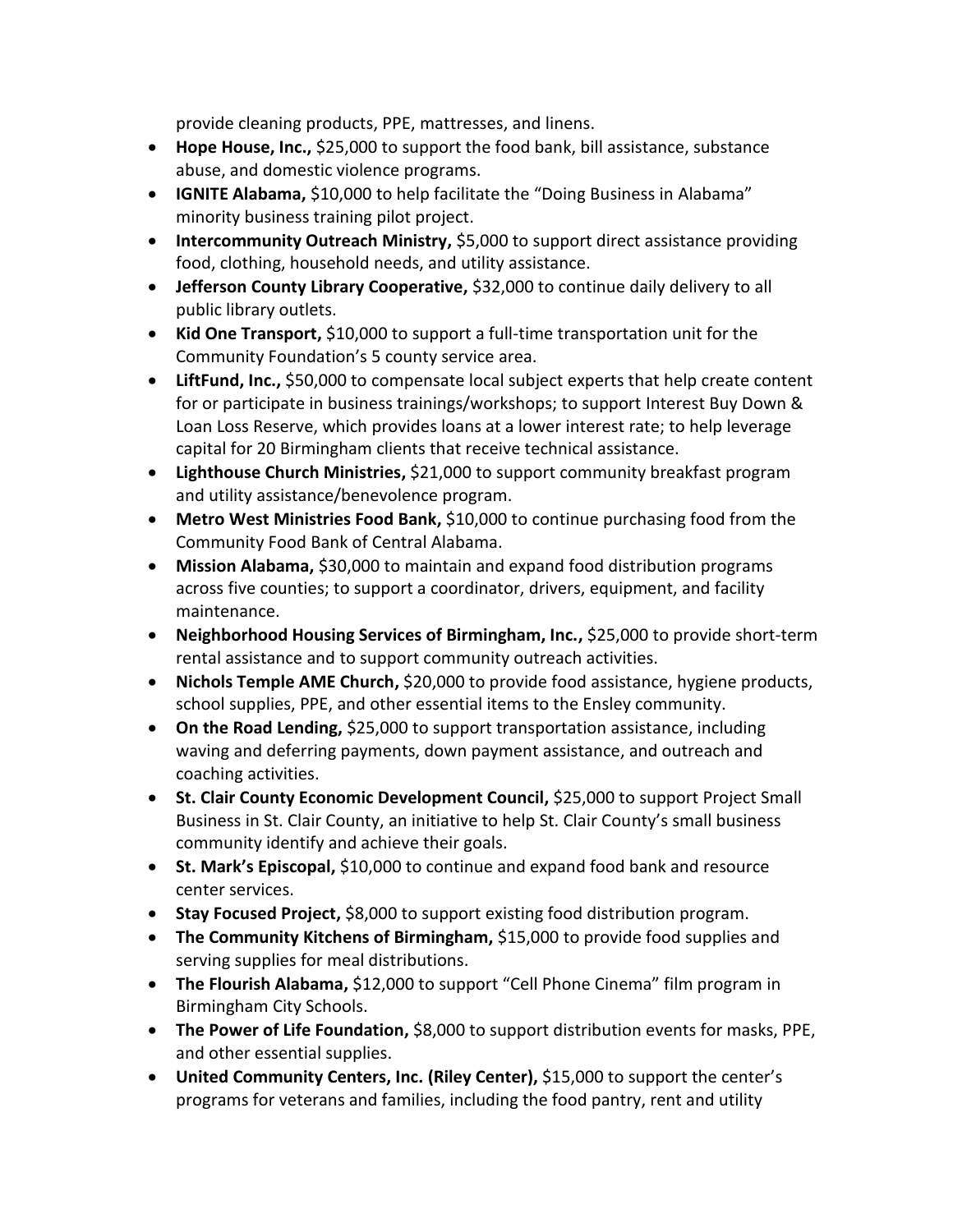assistance, and an after school program.

 **Urban Impact Inc.,** \$25,000 to support the hire of two AmeriCorps Vistas, to enhance online media platforms, and to launch a series of socially distant pop-up markets, educational tours, and community art projects.

## **Operational**

- **A4ONE,** \$6,000 to resume WeFit, a fitness program for clients with physical and intellectual disabilities.
- **Alabama Initiative for Independent Journalism,** \$10,000 to support a project manager, news editor, reporter, and development marketing consultants.
- **Bib & Tucker Sew-Op,** \$25,000 to provide salaries, technical support, and other operational expenses to continue Magic City Seams, the March Quilts Exhibtion, the Sew-Op Quilters, and other virtual trainings and programming.
- **Birmingham-Southern College,** \$10,000 to support maintenance and part-time staffing costs to provide public access to hiking/biking trails, along with outdoor classroom facilities; to support community hikes, 5-10k runs, BioBlitz citizen science events, and native plant cultivation.
- **Birmingham Urban League,** \$25,000 to provide administrative support, technical support, and case management for utility and rental assistance program, which was selected by the Jefferson County Commission to administer more than \$500,000 in direct support.
- **Cahaba Medical Care Foundation,** \$15,000 to provide PPE and additional medical equipment for COVID-response team; to support additional COVID-19 testing.
- **Cahaba Valley Health Care,** \$10,000 to support case management salaries and to provide PPE.
- **Central Six Development Council, Inc.,** \$20,000 to cover administrative and transportation costs of providing individuals temporary transportation to work.
- **Create Birmingham, \$20,000 to support Create Consults, a professional assistance** program that will underwrite COVID-19 related consultations for local ventures with experts recruited in areas of urgent need including commercial operations, nonprofit operations, accounting, legal services, marketing, community engagement, IT solutions, and life and career coaching.
- **Episcopal Foundation of Jefferson County dba St. Martin's in the Pines, \$25,000** to support weekly COVID-19 testing for residents and essential healthcare workers at the organization.
- **Friends of Rickwood,** \$10,000 to support field maintenance for public, high school, collegiate, and professional use.
- **Gasp,** \$10,000 for general operating expenses to continue advancing healthy air and environmental justice in the Greater-Birmingham area through education, advocacy and collaboration.
- **Grace House Ministries,** \$20,000 for salary support for 3 full-time live-in house parents.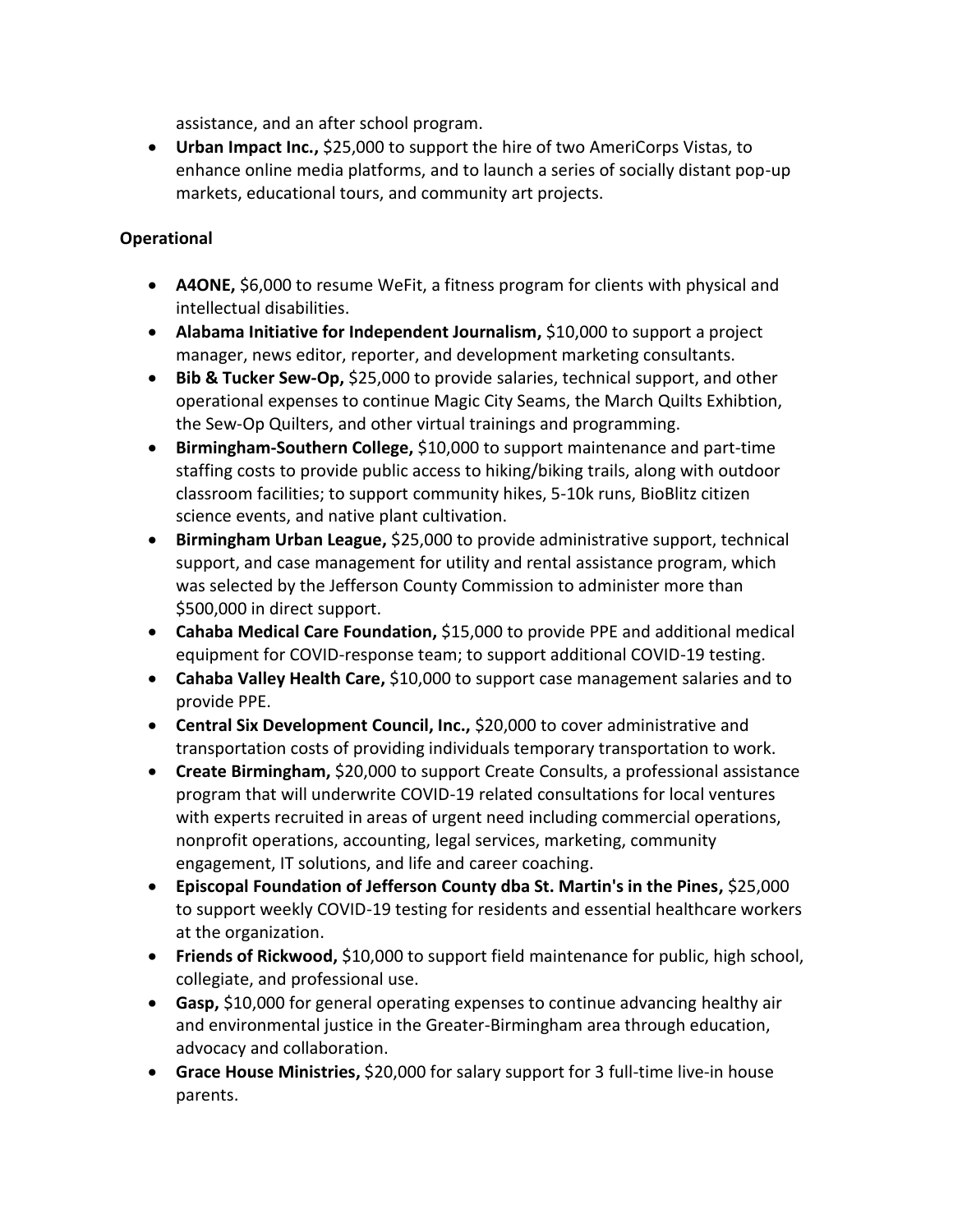- **Greater Shiloh Missionary Baptist Church (GSBC), \$12,000 to supplement salaries** for teachers and childcare workers; to provide daily meals for children enrolled in program.
- **LegacyWorks,** \$5,000 to continue the Saturday Enrichment Program, which provides training in coding, videography, auto mechanics, and music production.
- **Maranathan Family Learning Center & Academy, Inc.,** \$10,000 to support a food pantry for student and families and meals for students; to provide daily PPE kits to students.
- **M-POWER Ministries,** \$20,000 to provide diagnostic supplies, medication assistance, PPE, and additional technology.
- **Oasis Counseling for Women & Children,** \$25,000 to continue and expand teletherapy services and to provide PPE and other cleaning supplies.
- **P.E.E.R., Inc.,** \$25,000 for operational expenses related to mobile market and diner; to support salaries for Mobile Market Director and kitchen staff.
- **Petals of Love Outreach,** \$5,000 for Teen Entrepreneur Boxes, trainings, and backpack giveaway; for general operating expenses.
- **Pinktopps Inc.,** \$8,000 to support women and men fighting breast cancer in Jefferson County, providing PPE, beauty care products, meals, and other supportive services.
- **SafeHouse of Shelby County, \$20,000 to provide cleaning supplies, shelter** supplies, food, mental health assistance, language assistance, and IT support.
- **Scalawag,** \$25,000 to support a Birmingham-based editor, a writer for Birmingham coverage, Birmingham-based speaker fees, and virtual event costs; to continue membership recruitment program.
- **Sixth Avenue Baptist Church,** \$12,000 to support Student Center, including PPE, cleaning products, school supplies, snacks, and staff stipends.
- **The Bell Center for Early Intervention Programs, \$25,000 to support general** operation, which provides critical therapies to infants and toddlers with special needs.
- **•** The Institute for Community, Youth & Family Services, Inc., \$10,000 for general operating expenses to continue low-income housing program and job training program.
- **The Literacy Council, \$20,000 for salary support to continue providing online** classes, tutoring sessions via phone, and limited in-person services.
- **The Modern House Inc.,** \$25,000 to provide equipment needed to operate the coffee house workforce development program.
- **The Red Mountain Park Fund, \$25,000 to cover the shared operating expenses of** the Red Mountain Greenway, Recreation Commission, and the Red Mountain Park Foundation, including office, utilities, and internet expenses.
- **Vinegar,** \$15,000 to support 3 exhibitions, a virtual residency, a Shape residency, and other administrative expense.
- **Woodlawn Foundation,** \$20,000 for general operating expenses and to support activities in response to COVID-19, including food assistance, rental assistance,